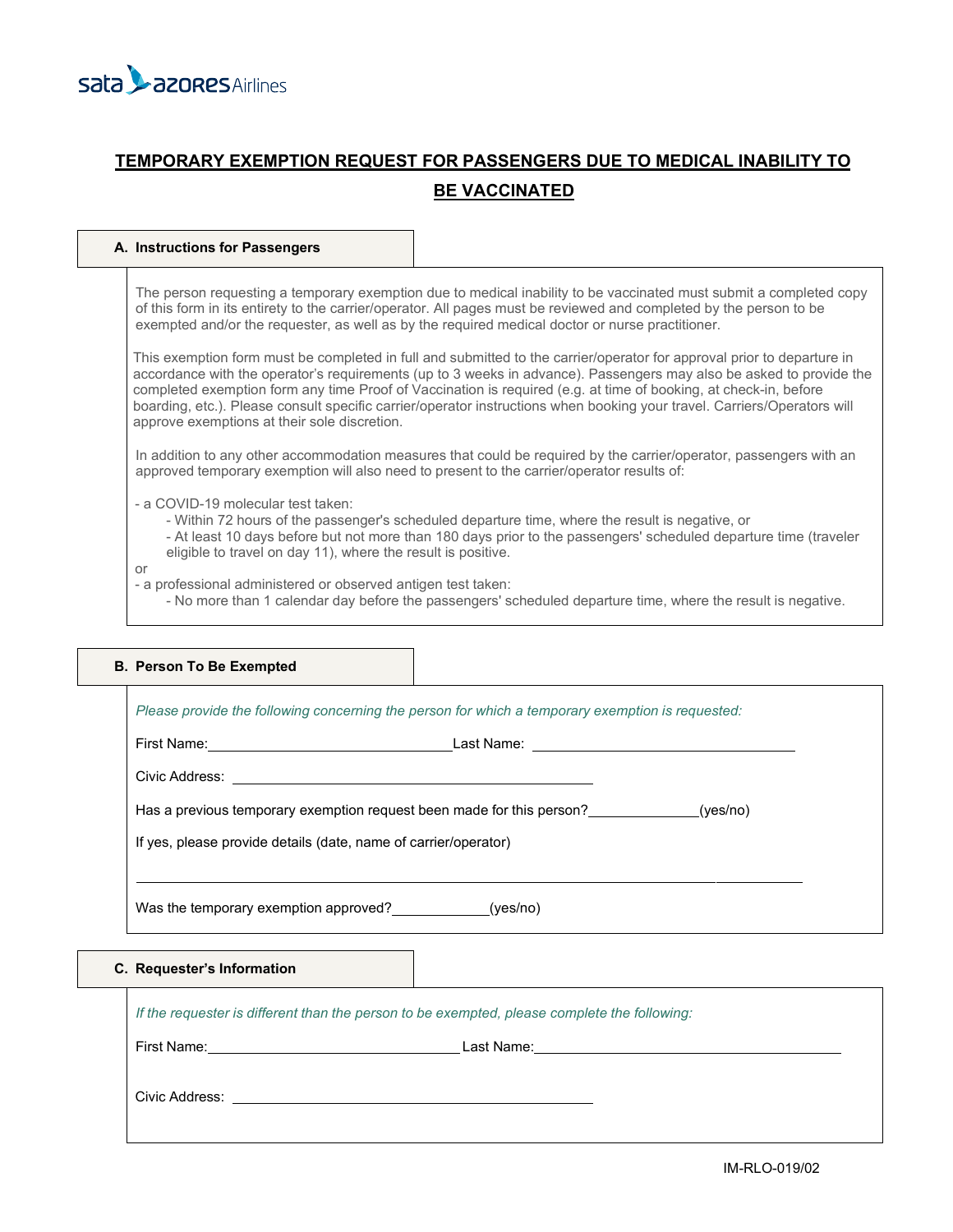

| D. Travel Information |                                                                                                          |  |
|-----------------------|----------------------------------------------------------------------------------------------------------|--|
|                       | Please provide the following travel details for the person for which a temporary exemption is requested: |  |
|                       |                                                                                                          |  |
|                       | Destination: _________________________________                                                           |  |
|                       |                                                                                                          |  |

# **E. Exemption Letters/Medical Notes**

| O Yes | O No |
|-------|------|
|       |      |
|       |      |
|       |      |
|       |      |

| F. Confirmation by Canadian Medical Doctor<br><b>Or Nurse Practitioner</b> |                                                                                                                                                                                                                                                                                                                                                                                            |
|----------------------------------------------------------------------------|--------------------------------------------------------------------------------------------------------------------------------------------------------------------------------------------------------------------------------------------------------------------------------------------------------------------------------------------------------------------------------------------|
|                                                                            | (full name of medical doctor or nurse practitioner), hereby confirm that<br>the person to be exempted above is unable to be vaccinated due to one of the following reasons:                                                                                                                                                                                                                |
| contraindications as of October 22, 2021:                                  | Certified medical contraindications to full vaccination against COVID-19 with an mRNA vaccine, as based on the<br>recommendation of the National Advisory Committee on Immunization. The following are certified medical                                                                                                                                                                   |
|                                                                            | (i) A history of anaphylaxis after previous administration of an mRNA COVID-19 vaccine (and noting that<br>most people who experienced a severe immediate allergic reaction after a first dose of an mRNA<br>COVID-19 vaccine can safely receive future doses of the same or another mRNA COVID-19 vaccine<br>after consulting with an allergist or another appropriate physician); and/or |
|                                                                            | (ii) A confirmed allergy to polyethylene glycol (PEG) which is found in the Pfizer-BioNTech and Moderna<br>COVID-19 vaccines (Note that if a person is allergic to tromethamine which is found in Moderna, they<br>can receive the Pfizer-BioNTech product).                                                                                                                               |
|                                                                            |                                                                                                                                                                                                                                                                                                                                                                                            |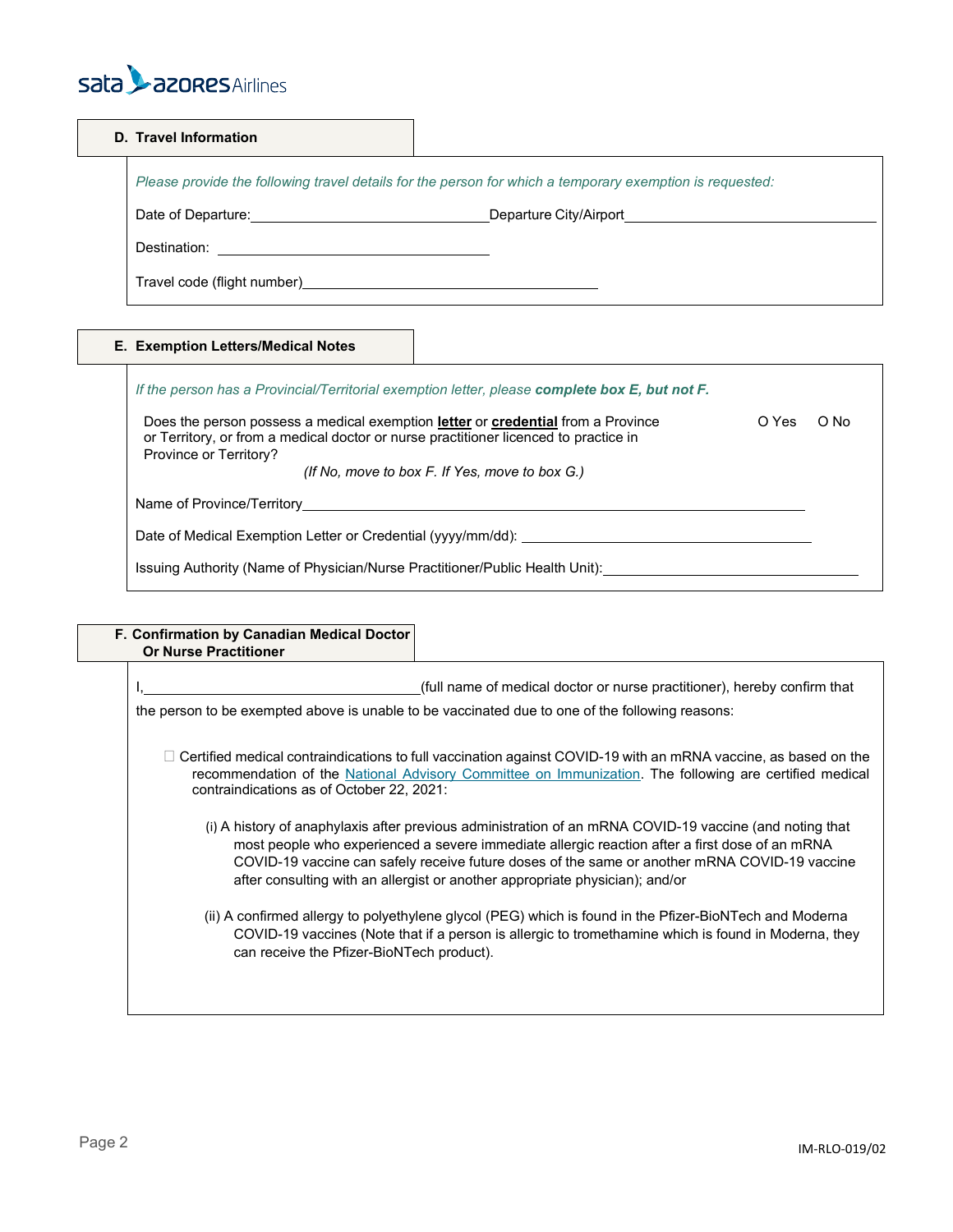# sata **L**azores Airlines

| Condition is (circle one): Permanent   Temporary (expected recovery date)                                                                                                                                                                         |                                                                                                                                                                                                                                |  |
|---------------------------------------------------------------------------------------------------------------------------------------------------------------------------------------------------------------------------------------------------|--------------------------------------------------------------------------------------------------------------------------------------------------------------------------------------------------------------------------------|--|
| Medical reasons for delay of full vaccination against COVID-19 as described by the National Advisory<br>$\Box$<br>Committee on Immunization. As of October 22, 2021, this may include:                                                            |                                                                                                                                                                                                                                |  |
| (i)                                                                                                                                                                                                                                               | A history of myocarditis/pericarditis following the first dose of an mRNA vaccine; and/or                                                                                                                                      |  |
| medication is lower).                                                                                                                                                                                                                             | (ii) An immunocompromising condition or medication that requires waiting to vaccinate when immune<br>response can be maximized (i.e., waiting to vaccinate when immunocompromised state or                                     |  |
| A medical condition precluding full vaccination against COVID-19 (not covered above), as briefly<br>$\Box$<br>described. For privacy reasons, please only include information related to why the medical condition<br>precludes full vaccination. |                                                                                                                                                                                                                                |  |
| Condition is (circle one): Permanent   Temporary (expected recovery date)                                                                                                                                                                         |                                                                                                                                                                                                                                |  |
|                                                                                                                                                                                                                                                   |                                                                                                                                                                                                                                |  |
|                                                                                                                                                                                                                                                   | Date: Civic Address: Contract Contract Contract Contract Contract Contract Contract Contract Contract Contract Contract Contract Contract Contract Contract Contract Contract Contract Contract Contract Contract Contract Con |  |
|                                                                                                                                                                                                                                                   |                                                                                                                                                                                                                                |  |
| G. Requester's Attestation                                                                                                                                                                                                                        |                                                                                                                                                                                                                                |  |

*The following is to be completed by or on behalf of the person requesting a temporary exemption:*

I hereby certify that I am/or the person for which a request is made is unable to be vaccinated due to a medical condition:

Signature: <u>Contract of Contract Contract Contract Contract Contract Contract Contract Contract Contract Contract Contract Contract Contract Contract Contract Contract Contract Contract Contract Contract Contract Contract </u>

Date: 2000 Civic Address: 2000 Civic Address: 2000 Civic Address: 2000 Civic Address: 2000 Civic Address: 2000 Civic Address: 2000 Civic Address: 2000 Civic Address: 2000 Civic Address: 2000 Civic Address: 2000 Civic Addre

| H. Acknowledgement - False or Misleading<br><b>Information</b>                                                                         |  |
|----------------------------------------------------------------------------------------------------------------------------------------|--|
| I acknowledge that it is an offence under section 366 of the <i>Criminal Code</i> to make a false document, knowing it to be<br>false. |  |

As per the applicable Transport Canada Order, a person who provides information to a carrier/operator that is known to be false or misleading may also be subject to an administrative monetary penalty or other enforcement action, including prosecution.